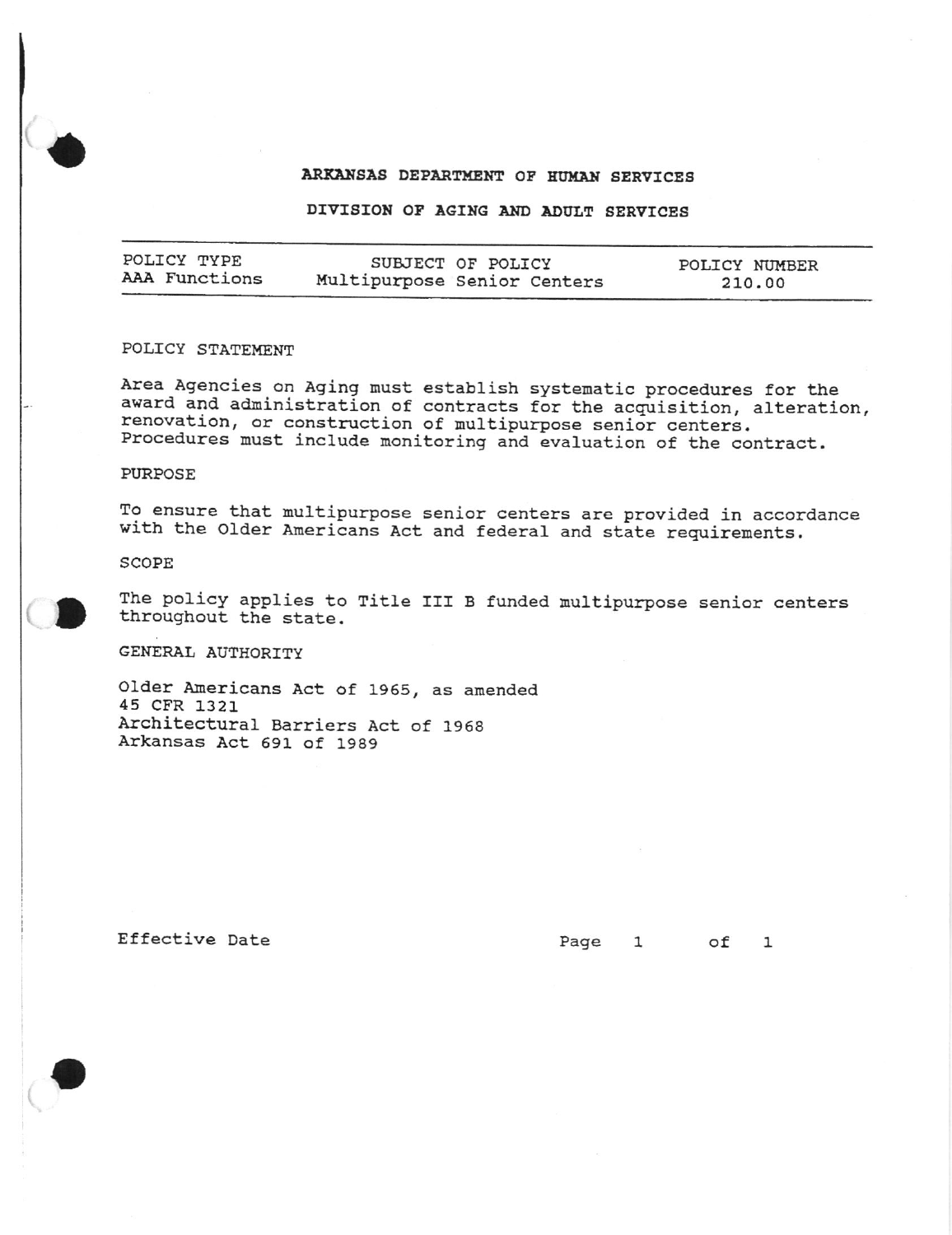

Revised: 09/30/91

#### SCOPE:

This procedure applies to all multipurpose senior centers funded by Title III B.

## DEFINITIONS:

- Multipurpose Senior Center: A community or neighborhood Ι. facility for the organization and provision of a broad spectrum of services including health, social, nutritional and educational services; and a facility for recreational and group activities for older persons.
- II. Acquiring: Obtaining ownership of an existing facility in fee simple or by lease for 10 years or more for use as a multipurpose senior center.
- III. Altering/Renovating: Making modifications to an existing facility which are necessary for its effective use as a multipurpose senior center. This includes restoration, repair, or expansion which is not in excess of double the square footage of the original facility and all related physical improvements.
- Constructing: Building a new facility, including the costs IV. of land acquisition and architectural and Engineering fees, or making modifications to or in connection with an existing facility which are in excess of double the square footage of the original facility and all physical improvements.
- v. Fee Simple: Complete ownership without condition.

#### PROCEDURAL REQUIREMENTS:

Funds may be awarded to a public or private non-profit Ι. organization for the purpose of acquiring, renovating, altering, equipping or staffing a facility which meets federal, state and local regulations and/or ordinances and is used as a multipurpose senior center.